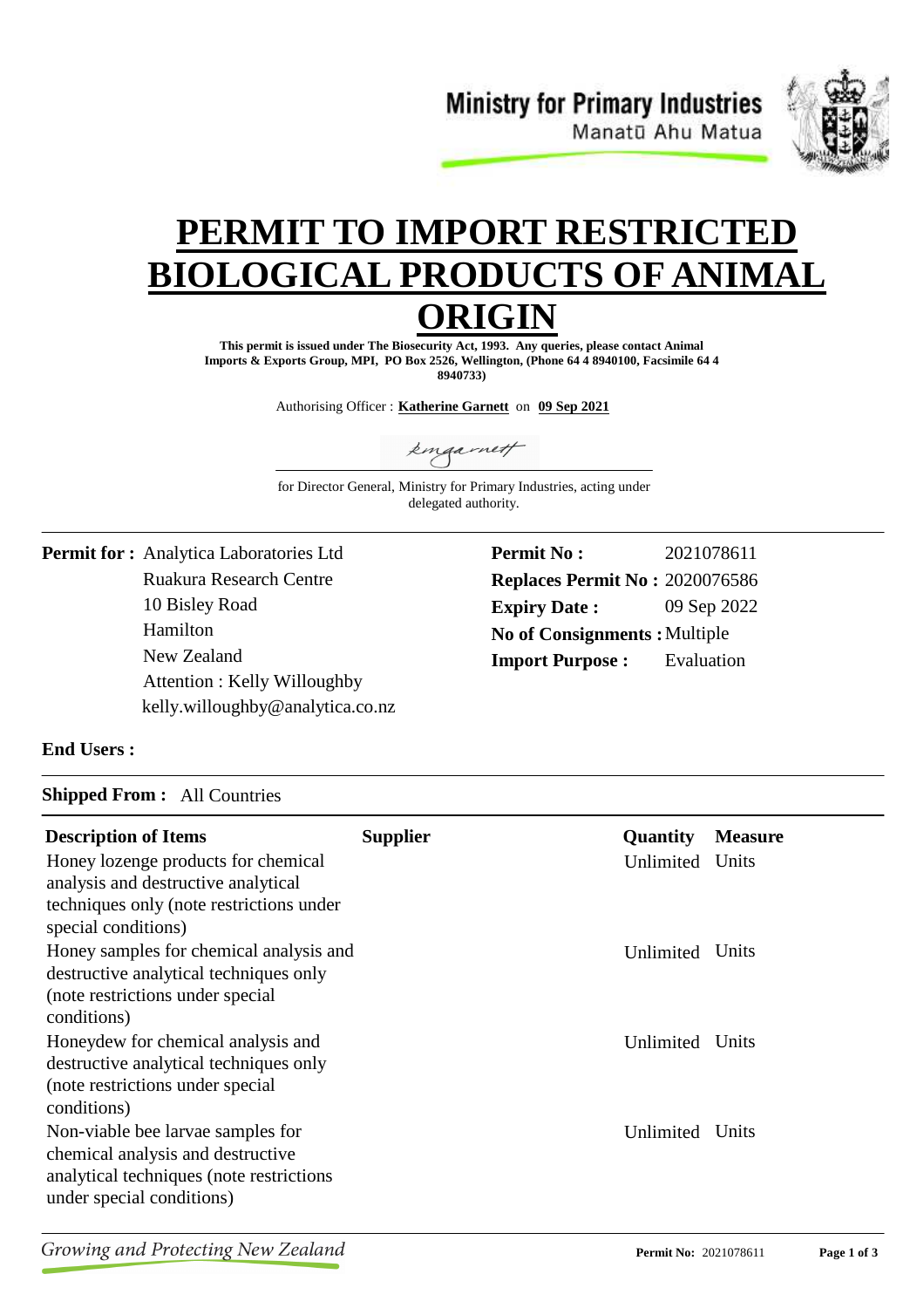## **Ministry for Primary Industries**



Manatū Ahu Matua

| <b>Description of Items</b>                                                                                                                                          | <b>Supplier</b>                                                                                                                                                                                                                                    | Quantity         | <b>Measure</b> |
|----------------------------------------------------------------------------------------------------------------------------------------------------------------------|----------------------------------------------------------------------------------------------------------------------------------------------------------------------------------------------------------------------------------------------------|------------------|----------------|
| Unprocessed, non-viable royal jelly,<br>honeycomb, pollen, and propolis samples<br>for chemical analysis and destructive<br>analytical techniques (note restrictions |                                                                                                                                                                                                                                                    | Unlimited Units  |                |
| under special conditions)                                                                                                                                            |                                                                                                                                                                                                                                                    |                  |                |
| <b>Import Health Standard</b>                                                                                                                                        | BIOPRODIC.ALL, 05 Nov 2015, BIO - Biological Products (Including Samples)                                                                                                                                                                          |                  |                |
| Post Entry Type: Transitional Fac                                                                                                                                    |                                                                                                                                                                                                                                                    |                  |                |
| <b>Standard Reference:</b>                                                                                                                                           | 154.02.17 (Standard - Transitional Facilities for Biological Products)                                                                                                                                                                             |                  |                |
| <b>Transitional Facility:</b>                                                                                                                                        | Analytica Laboratories Ltd<br><b>Operator:</b><br>10 Ruakura Research Centre Bisley<br>Road<br>Enderley<br>Hamilton                                                                                                                                | Andrew Paul Fear |                |
| <b>Ref :</b>                                                                                                                                                         | 19087                                                                                                                                                                                                                                              |                  |                |
| <b>Special Conditions:</b>                                                                                                                                           | You must comply with the import health standards (IHS) listed on this permit and meet<br>any special conditions recorded below. The IHS can be found at:<br>https://www.mpi.govt.nz/legal/compliance-requirements/ihs-import-health-standards/     |                  |                |
|                                                                                                                                                                      | The areas of the transitional facility where the bee product is exposed or likely to be<br>exposed must be insect proof as approved by MPI in the transitional facility's operating<br>manual.                                                     |                  |                |
|                                                                                                                                                                      | Once evaluation is complete, the remaining samples, all residues and wrapping materials<br>must to be destroyed as per the facility's approved operating manual or by incineration at<br>a transitional facility approved by MPI for that purpose. |                  |                |
|                                                                                                                                                                      | No microorganism enrichment, isolation and/or culturing is allowed on samples<br>imported under this permit.                                                                                                                                       |                  |                |

### **IMPORTANT INFORMATION FOR PERMIT HOLDERS AND AGENTS**

- 1 This permit, and compliance with the provisions of the specific import health standard(s) and/or entry conditions, does not guarantee that the goods you import will be given biosecurity clearance. There are other restrictions in sections 27 and 28 of the Biosecurity Act 1993 which apply to the giving of biosecurity clearance. The Biosecurity Act may be accessed at www.legislation.govt.nz
- 2 You will need to ensure that the goods you import comply with the provisions of the specific import health standard(s) and/or entry conditions that are applicable. The import health standard may be amended during the course of your permit. Import Management will notify you of any significant changes to the import health standard and will re-issue the permit to accommodate these changes.